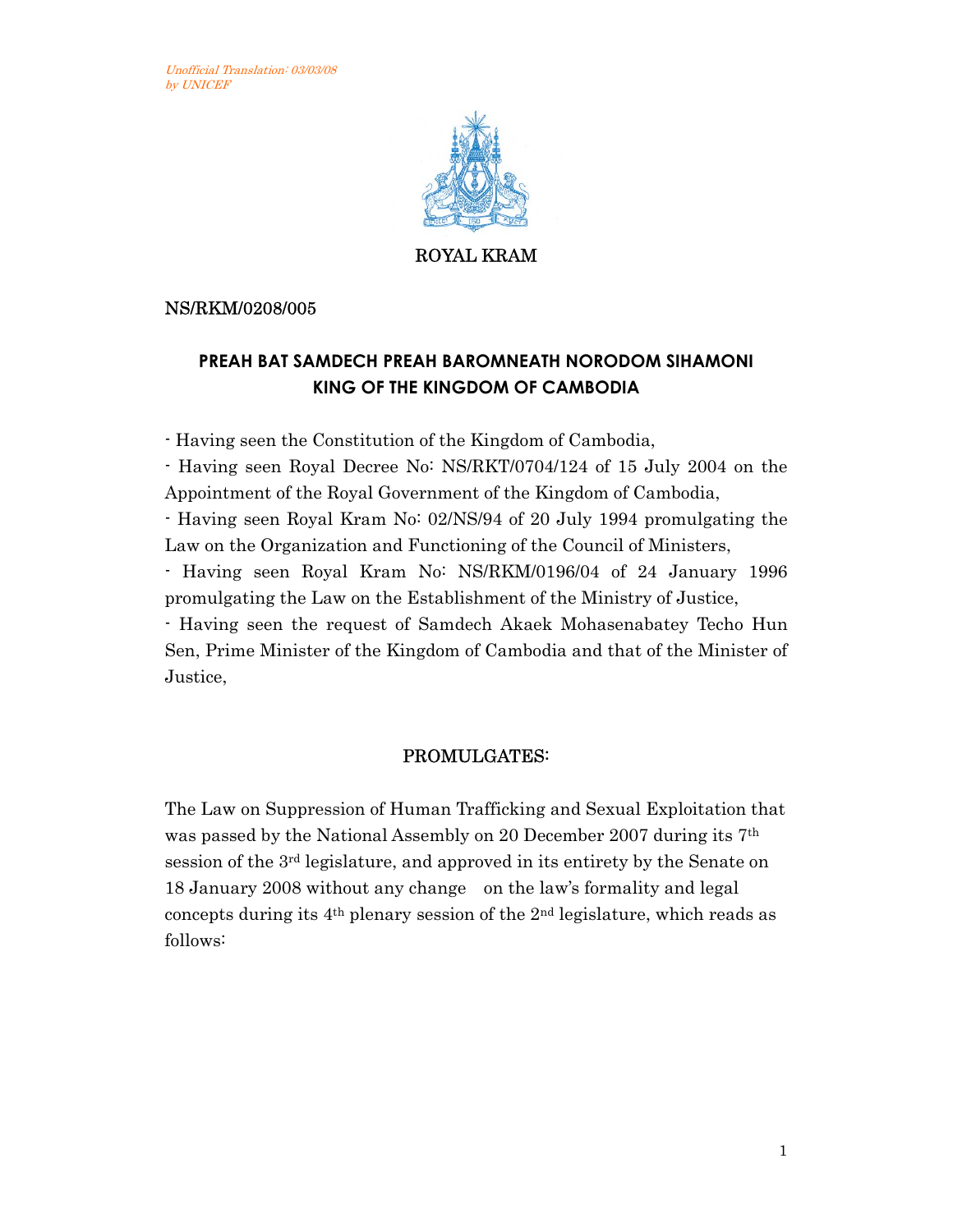# LAW

## ON

## SUPPRESSION OF HUMAN **TRAFFICKING**

## AND

## SEXUAL EXPLOITATION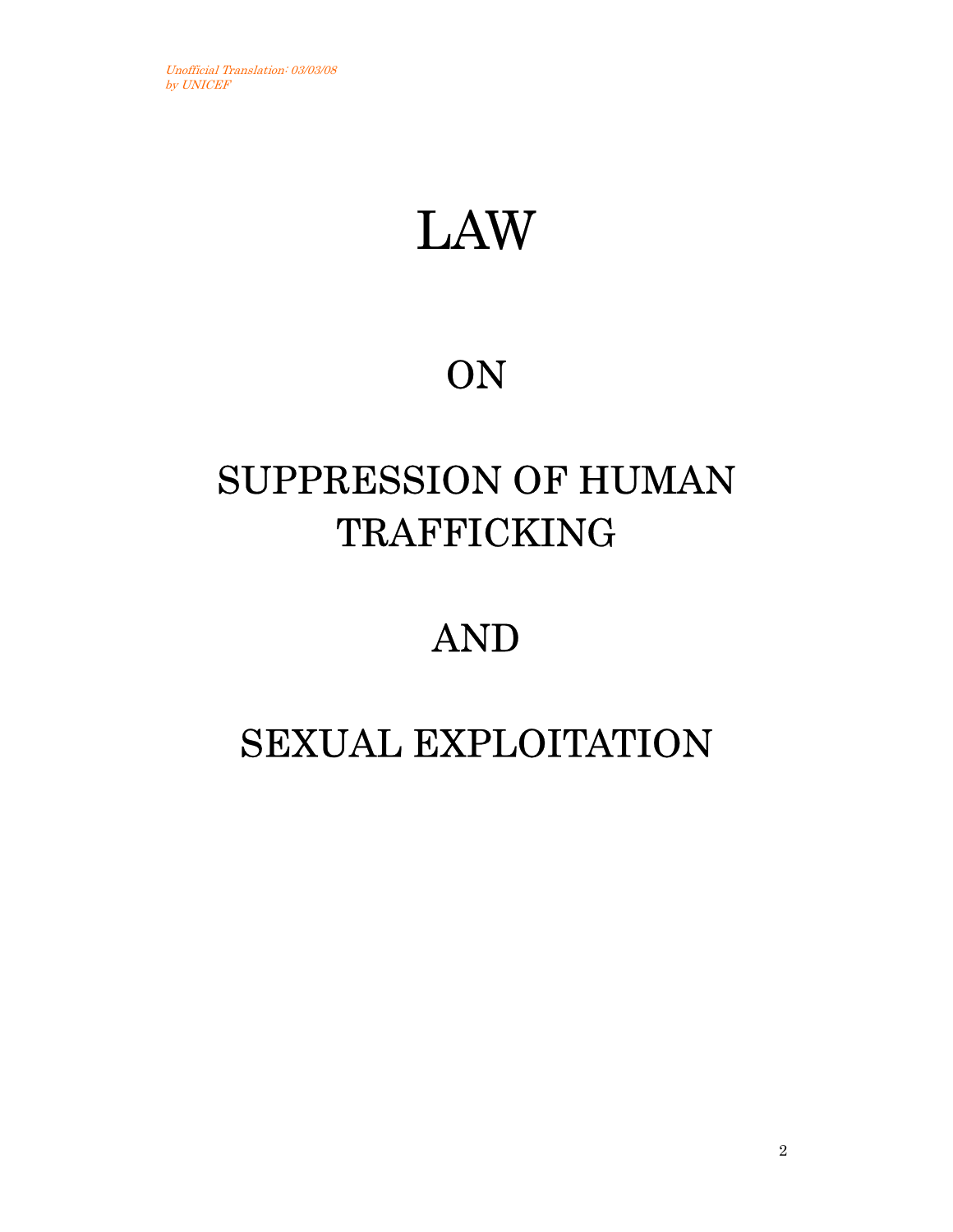### Chapter 1 General Provisions

#### Article 1: Objective of This Law

The objective of this law is to suppress the acts of human trafficking and sexual exploitation in order to protect the rights and dignity of human beings, to improve the health and welfare of citizens, to preserve and enhance good national customs, and to implement the UN Protocol to Prevent, Suppress, and Punish Trafficking in Persons, Especially Women and Children, supplementing the United Nations Convention against Transnational Organized Crime, or other international instruments or agreements with regard to human trafficking that the Kingdom of Cambodia has ratified or signed.

#### Article 2: Application of This Law within the Territory

This law shall apply to any offense committed in the territory of the Kingdom of Cambodia.

For the purposes of this law, the territory of the Kingdom of Cambodia is deemed to include any vessel or aircraft entitled to fly the flag of Cambodia.

An offense shall be considered to be committed in the territory of the Kingdom of Cambodia from the moment when one of constituent acts (elements) takes place within the territory of the Kingdom of Cambodia.

#### Article 3: Application of This Law outside the Territory

This law shall apply to any felonies or misdemeanors committed outside the territory of the Kingdom of Cambodia by a Khmer citizen.

This law shall apply to any felonies or misdemeanors committed outside the territory of the Kingdom of Cambodia by a foreigner if the victim is a Khmer citizen at the time of commission of the offense.

#### Article 4: Criminal Responsibility

An attempt to commit the felonies or misdemeanors stipulated in this law shall be punished and liable to the same punishment as if the offence has been committed.

An accomplice and instigator of the felonies or misdemeanors stipulated in this law shall be punished and liable to the same punishment as a principal who commits it.

An accomplice and instigator shall include, but not be limited to, the form of organizing or directing another to commit any of the felonies or misdemeanours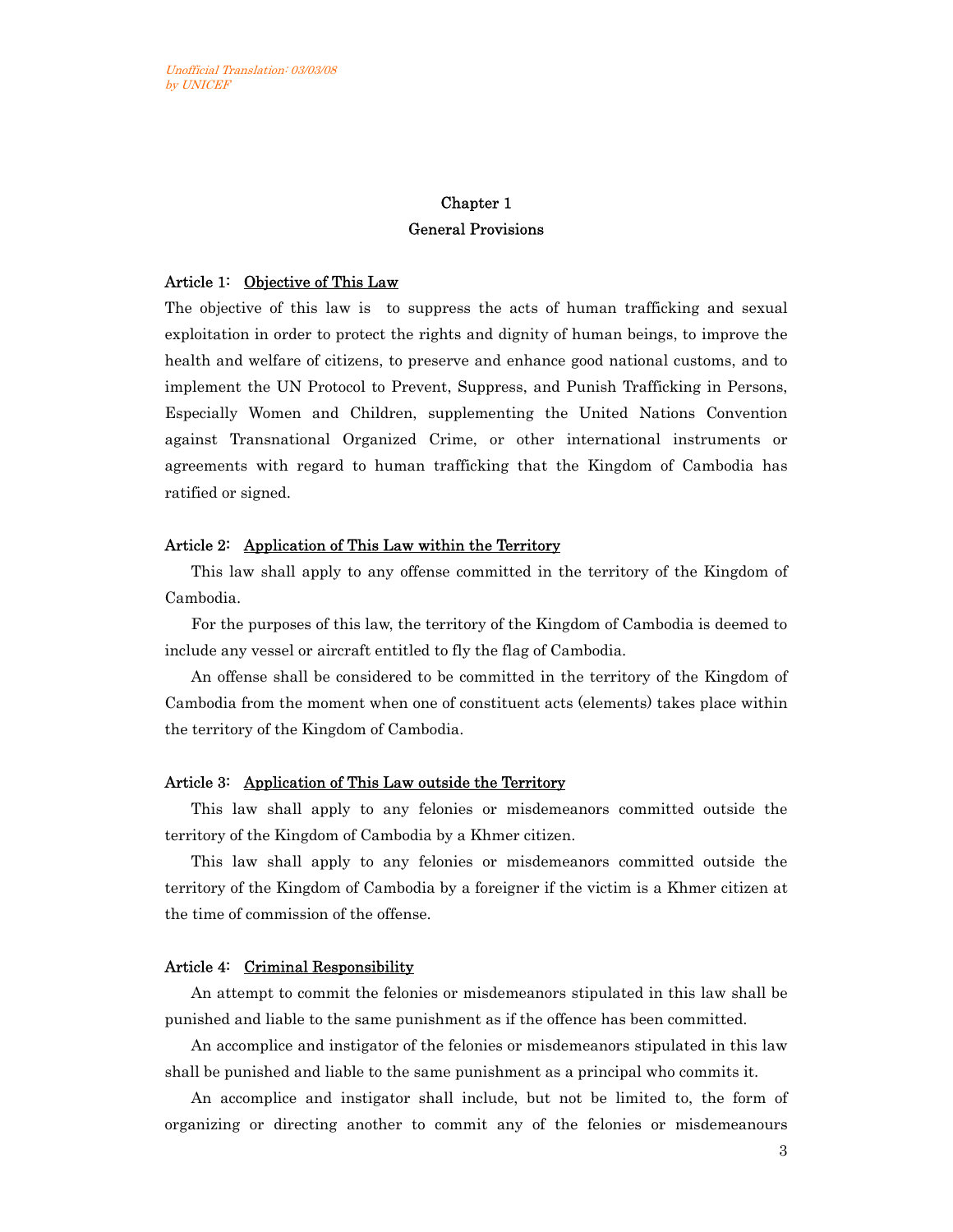stipulated in this law.

When a representative, agent, or employee for a legal entity or a principal commits any offense stipulated in this law in the scope of its business, or in the interest of the legal entity or the principal, the legal entity or the principal shall be punished with fine and additional penalties in accordance with the punishment stipulated in the relevant article.

#### Article 5: Pronouncement of Principal Penalties

In all cases where an offence is punishable with both imprisonment and fine, the court may pronounce:

- 1- concurrence of imprisonment and fine
- 2- only imprisonment or
- 3- only fine.

#### Article 6: Concurrence of Offences

During the prosecution of a single offense, when an accused is found guilty of several concurrent offenses, each of the penalties incurred may be pronounced. However, when several penalties of the same nature are incurred, only one penalty of that nature may be pronounced to the extent of the legally allowed higher maximum.

#### Article 7: Definition of Minor

A minor in this law shall mean a person under the age of eighteen years.

A person who keeps a minor under his/her supervision or control shall be presumed to know the minor's age unless the person proves that he/she reasonably believes the minor's age to be eighteen years or more.

## **Chapter 2 The Act of Selling/Buying or Exchanging of Human Being**

#### Article 8: Definition of Unlawful Removal

The act of unlawful removal in this law shall mean to:

- 1) remove a person from his/her current place of residence to a place under the actor's or a third person's control by means of force, threat, deception, abuse of power, or enticement, or
- 2) without legal authority or any other legal justification to do so, take a minor or a person under general custody or curatorship or legal custody away from the legal custody of the parents, care taker or guardian.

#### Article 9: Unlawful Removal, inter alia, of Minor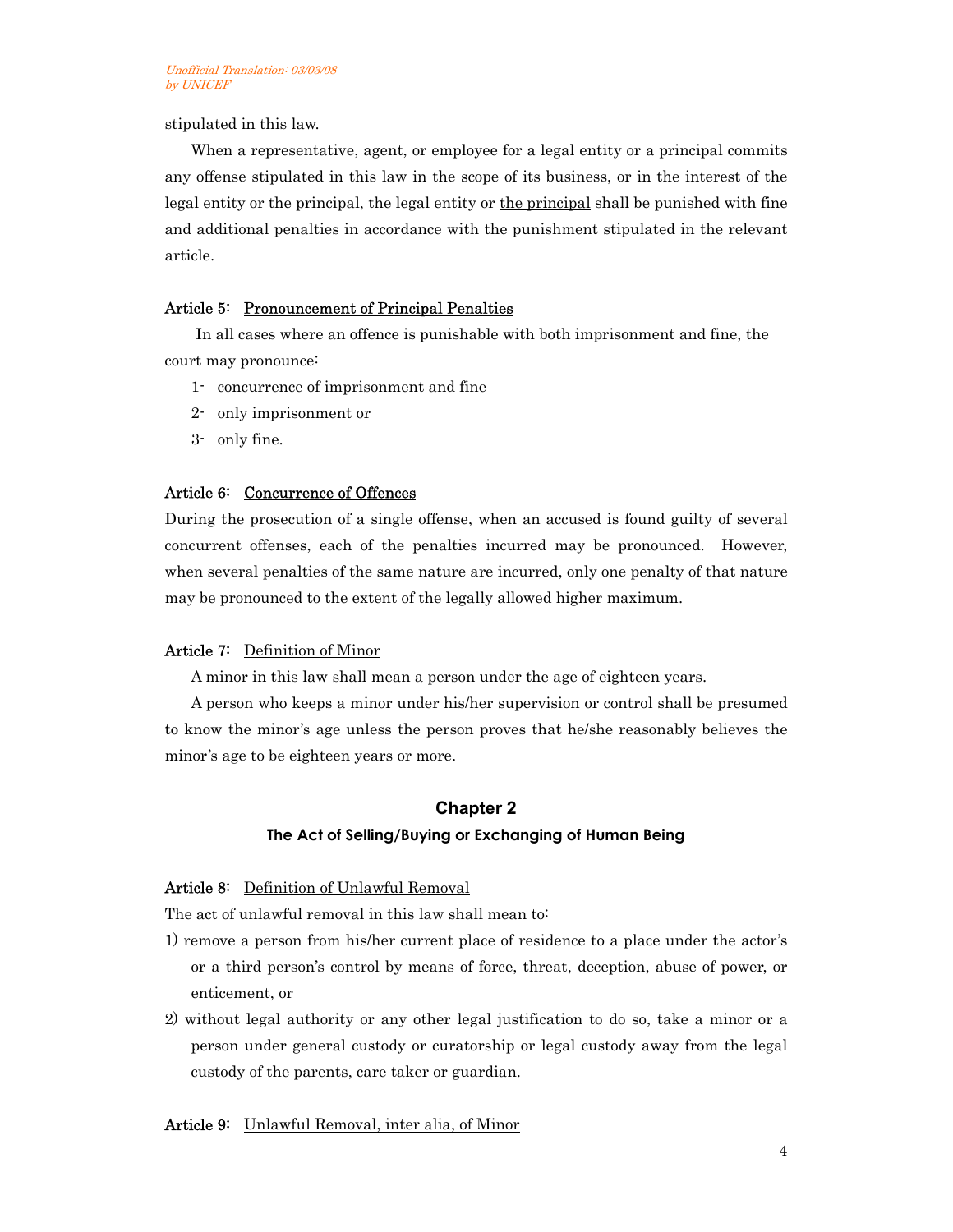A person who unlawfully removes a minor or a person under general custody or curatorship or legal custody shall be punished with imprisonment for 2 to 5 years.

The punishment for the offence stipulated in this article shall be remitted or mitigated when all of the following conditions are met:

1- the person taken under custody, being not less than fifteen (15) years of age, voluntarily gives genuine consent to the criminal act;

2- none of the means stipulated in subparagraph 1) of Article 8 of this law is used; and

3- the offender does not have any purpose to commit an offense.

The prosecution for the offence stipulated in this article may be commenced upon the filing of a complaint from the parent, custodian/care taker or lawful guardian concerned unless any of the means stipulated in subparagraph 1) of Article 8 of this law is used.

#### Article 10: Unlawful Removal with Purpose

A person who unlawfully removes another for the purpose of profit making, sexual aggression, production of pornography, marriage against will of the victim, adoption or any form of exploitation shall be punished with imprisonment for 7 years to 15 years.

The offence stipulated in this article shall be punished with imprisonment for 15 to 20 years when :

- the victim is a minor
- the offence is committed by a public official who abuses his/her authority over the victim,
- the offence is committed by an organized group.

The terms "any form of exploitation" in this Article and Article 12, 15, 17, and 19 of this law shall include the exploitation of the prostitution of others, pornography, commercial sex act, forced labor or services, slavery or practices similar to slavery, debt bondage, involuntary servitude, child labor or the removal of organs.

The consent of the victim to any of the intended purpose set forth in paragraph 1 of this article shall be irrelevant where any of the means set forth in subparagraph 1) of Article 8 of this law is used. This shall apply to the offences stipulated in Article 15, 17, and 19 of this law as well.

#### Article 11: Unlawful Removal for Cross-border Transfer

A person who unlawfully removes another for the purpose of delivering or transferring that person to outside of the Kingdom of Cambodia shall be punished with imprisonment for 7 to 15 years.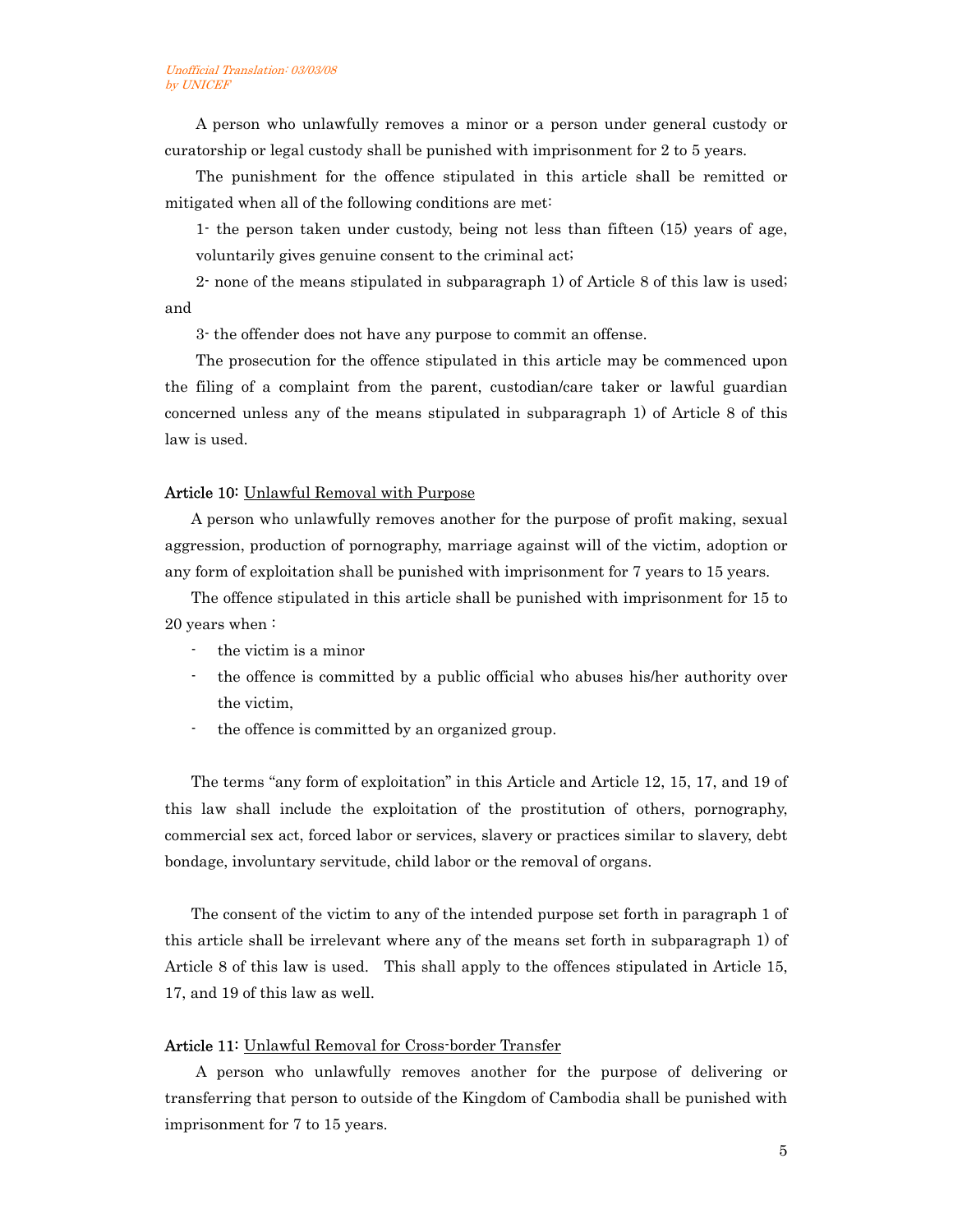A person who unlawfully removes another in a country outside of the Kingdom of Cambodia for the purpose of delivering or transferring that person to another country shall be punished the same as set out in the above-stated paragraph 1.

The offence stipulated in this article shall be punished with imprisonment for 15 to 20 years when :

- the victim is a minor
- the offence is committed by a public official who abuses his/her authority over the victim,
- the offence is committed by an organized group.

#### Article 12: Unlawful Recruitment for Exploitation

The act of unlawful recruitment in this law shall mean to induce, hire or employ a person to engage in any form of exploitation with the use of deception, abuse of power, confinement, force, threat or any coercive means.

A person who unlawfully recruits another shall be punished with imprisonment for 7 to 15 years.

The offence stipulated in this article shall be punished with imprisonment for 15 to 20 years when :

- the victim is a minor
- the offence is committed by a public official who abuses his/her authority over the victim,
- the offence is committed by an organized group.

#### Article 13: Definition of the Act of Selling, Buying or Exchanging of Human Being

The act of selling, buying or exchanging a human being shall mean to unlawfully deliver the control over a person to another, or to unlawfully receive the control over a person from another, in exchange for anything of value including any services and human beings.

The act of procuring the act of selling, buying or exchanging a human being as an intermediary shall be punished the same as the act of selling, buying or exchanging a human being.

#### Article 14: The Act of Selling, Buying or Exchanging of Human Being

A person who sells, buys or exchanges another person shall be punished with imprisonment for 2 to 5 years.

#### Article 15: The Act of Selling, Buying or Exchanging of Human Being with Purpose

A person who sells, buys or exchanges another person for the purpose of profit making, sexual aggression, production of pornography, marriage against will of the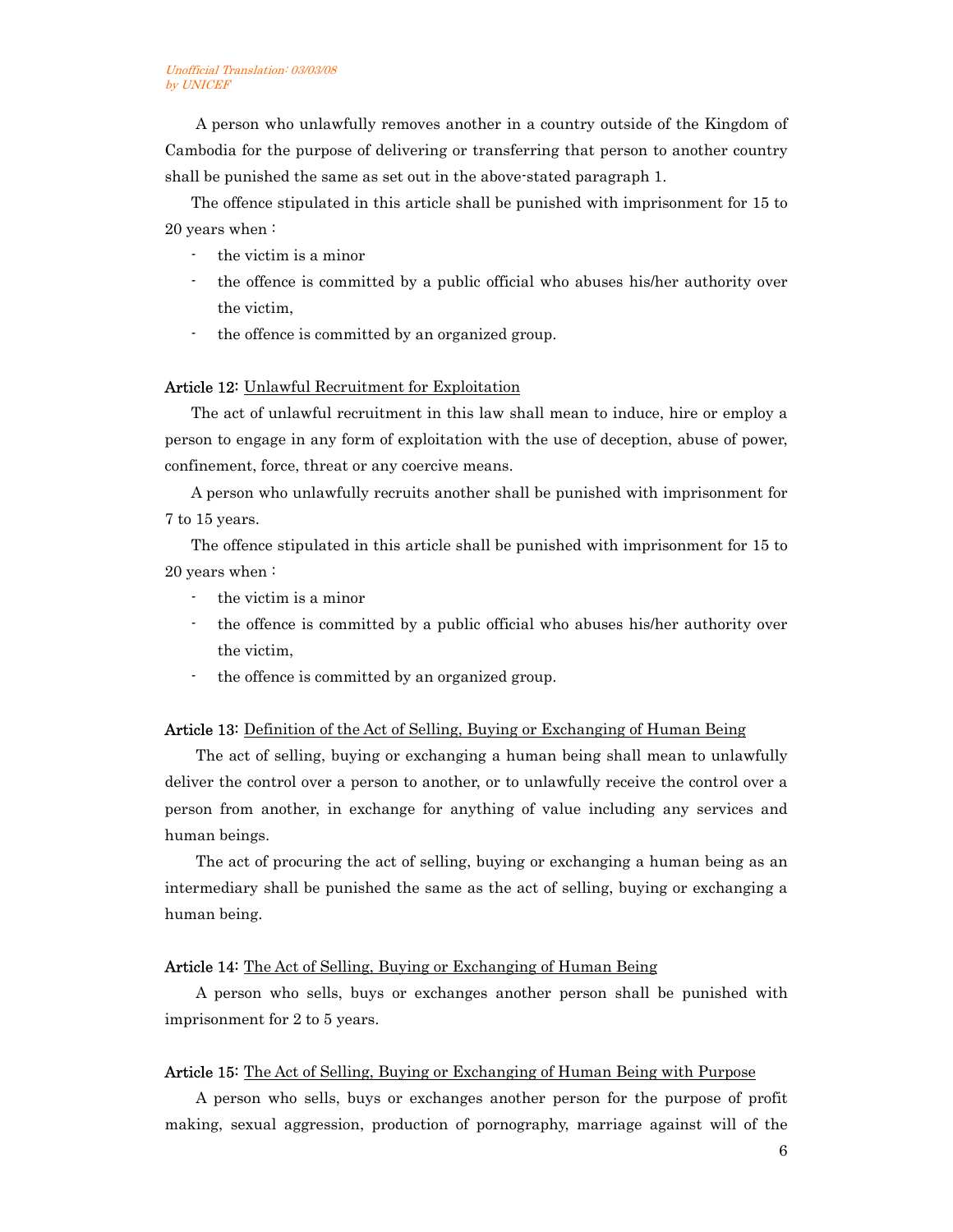victim, adoption or any form of exploitation shall be punished with imprisonment for 7 years to 15 years.

The offence stipulated in this article shall be punished with imprisonment for 15 to 20 years when :

- the victim is a minor
- the offence is committed by a public official who abuses his/her authority over the victim,
- the offence is committed by an organized group.

### Article 16: The Act of Selling, Buying or Exchanging of Human Being for Cross-border Transfer

A person who sells, buys or exchanges another person for the purpose of delivering or transferring that person to outside of the Kingdom of Cambodia shall be punished with imprisonment for 7 to 15 years.

A person who sells, buys or exchanges another person in a country outside of the Kingdom of Cambodia for the purpose of delivering or transferring that person to another country shall be punished the same as set out in the above-stated paragraph 1.

The offence stipulated in this article shall be punished with imprisonment for 15 to 20 years when :

- the victim is a minor
- the offence is committed by a public official who abuses his/her authority over the victim,
- the offence is committed by an organized group.

#### Article 17: Transportation with Purpose

A person who transports another person knowing that he or she has been unlawfully removed, recruited, sold, bought, exchanged or transported for the purpose of profit making, sexual aggression, production of pornography, marriage against will of the victim, adoption, or any form of exploitation shall be punished with imprisonment for 7 to 15 years.

The offence stipulated in this article shall be punished with imprisonment for 15 to 20 years when :

- the offence is committed by a public official who abuses his/her authority over the victim,
- the offence is committed by an organized group.

#### Article 18: Cross-border Transportation (The Act of Bringing a Person Cross-border)

A person who transports (brings) another person to outside of the Kingdom of Cambodia knowing that he or she has been unlawfully removed, recruited, sold, bought,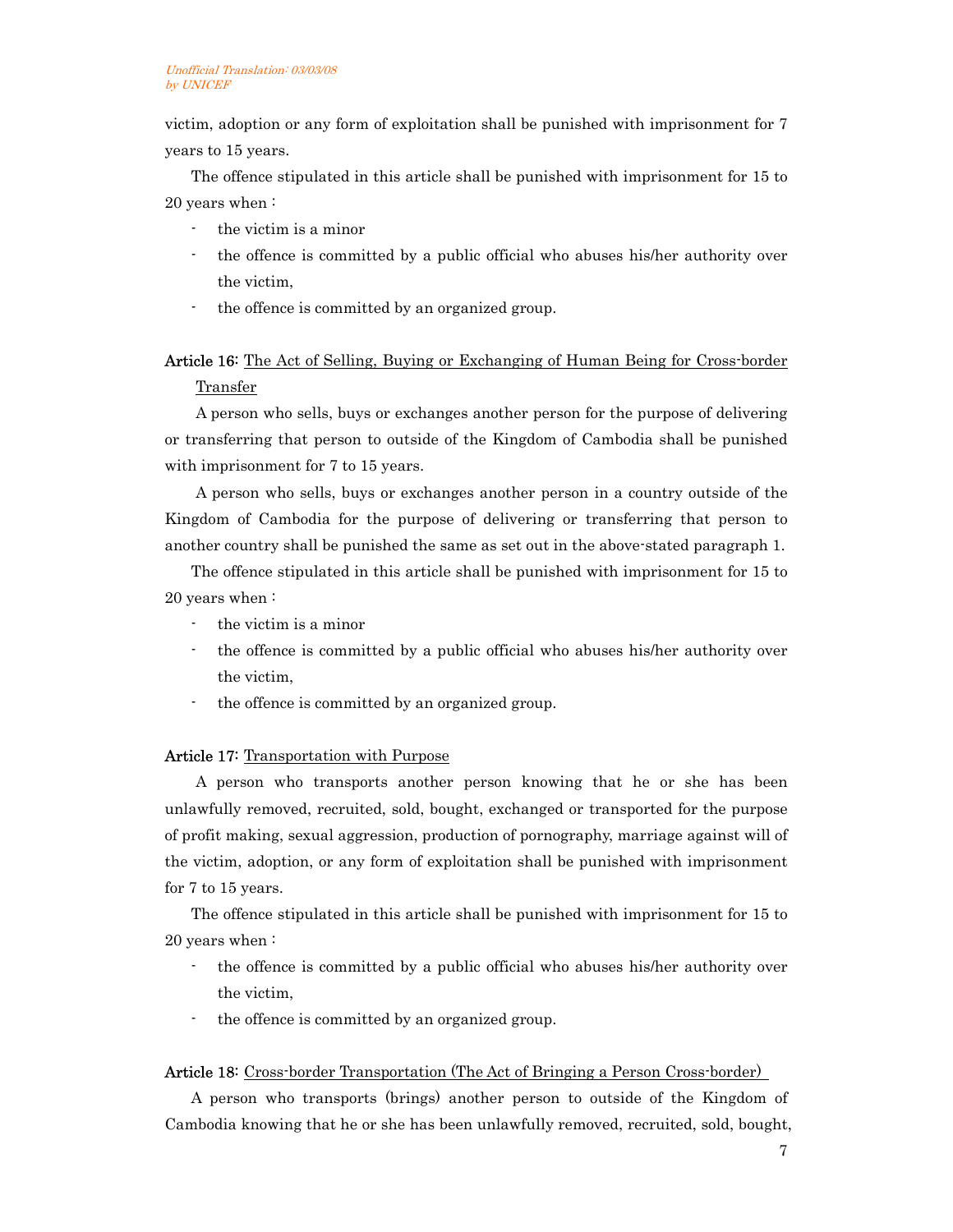exchanged or transported shall be punished with imprisonment for 7 to 15 years.

A person who transports/brings another person in a country outside of the Kingdom of Cambodia to another country knowing that he or she has been unlawfully removed, recruited, sold, bought, exchanged or transported shall be punished the same as set out in paragraph 1 above.

The offence stipulated in this article shall be punished with imprisonment for 15 to 20 years when :

- the offence is committed by a public official who abuses his/her authority over the victim,
- the offence is committed by an organized group.

#### Article 19: Receipt of Person with Purpose

A person who receives, harbors, or conceals another person who has been unlawfully removed, recruited, sold, bought, exchanged, or transported for the purpose of profit-making, sexual aggression, production of pornography, marriage against the will of the victim, adoption or any form of exploitation shall be punished with imprisonment for 7 to 15 years.

The offence stipulated in this article shall be punished with imprisonment for more than 15 to 20 years when :

- the victim is a minor

- the offence is committed by a public official who abuses his/her authority over the victim,

- the offence is committed by an organized group.

#### Article 20: Receipt of Human Beings for the Purpose of Assisting the Offender

A person who receives, harbors, or conceals a victim who has been unlawfully removed, recruited, sold, bought, exchanged, or transported for the purpose of assisting the offender who has unlawfully removed, recruited, sold, bought, exchanged or transported that victim shall be punished with imprisonment for 2 to 5 years and a fine of 4,000,000 to 10,000,000.

The offence stipulated in this article shall be punished with imprisonment for 5 to 10 years when the victim is a minor.

## **Chapter 3 : Confinement**

#### Article 21: Abduction (Arrest), Detention or Confinement

A person who, without legal authority, arrests, detains or confines another person shall be punished with imprisonment for:

1) 3 to 5 years when the arrest, detention or confinement lasts less than one month;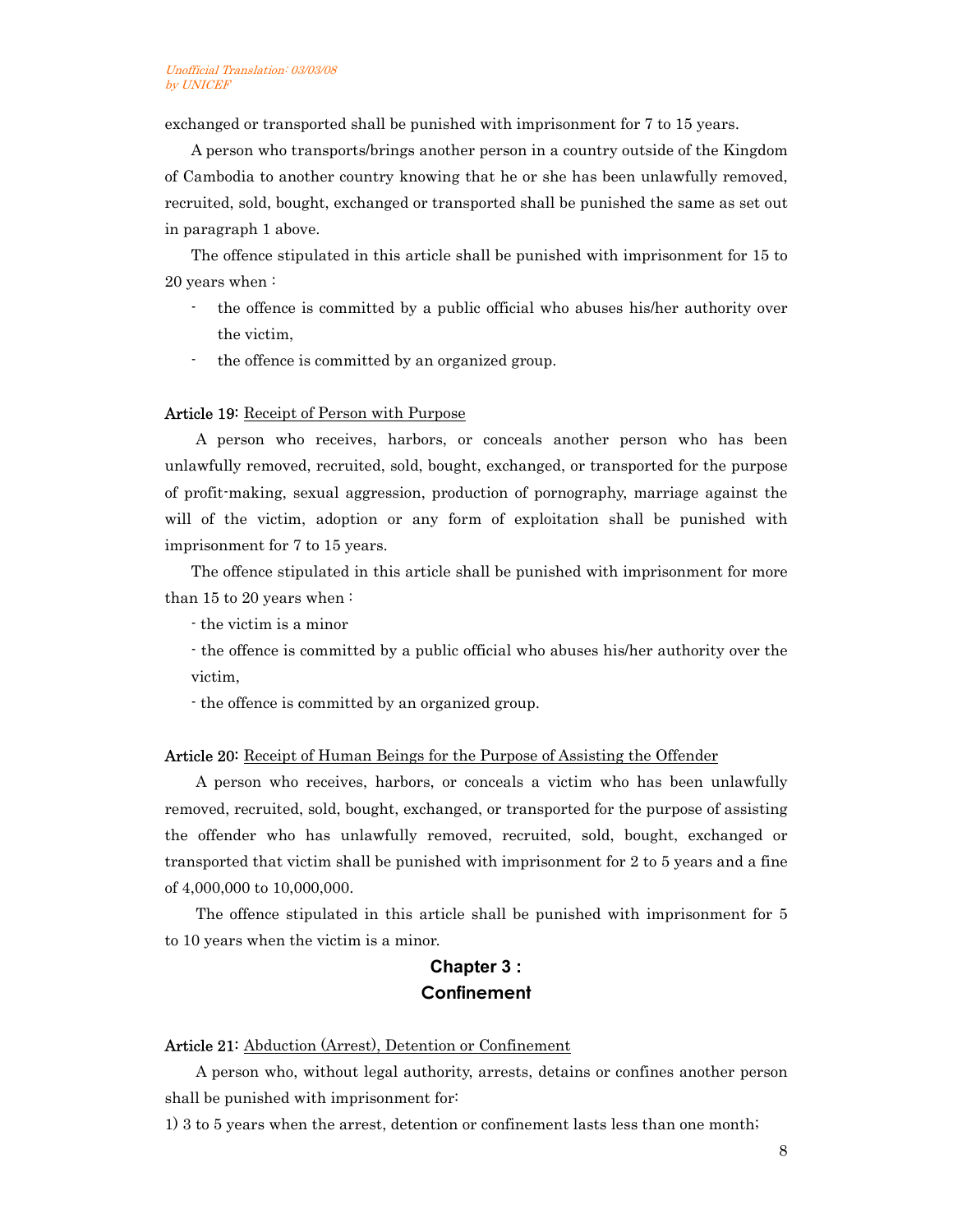2) 5 to 10 years when the arrest, detention or confinement lasts one month or longer.

#### Article 22: Aggravating Circumstances

A person who, without legal authority, arrests, detains or confines another person shall be punished with life imprisonment when:

1) the offense is accompanied with torture or barbarous act;

2) the offense is followed by the death of that person;

3) the offense is committed to obtain payment of a ransom.

## **Chapter IV Prostitution and Child Prostitution**

#### Article 23: Definition of Prostitution and Child Prostitution

"Prostitution" in this law shall mean having sexual intercourse with an unspecified person or other sexual conduct of all kinds in exchange for anything of value.

"Child prostitution" in this law shall mean having sexual intercourse or other sexual conduct of all kinds between a minor and another person in exchange for anything of value.

#### Article 24: Soliciting

A person who willingly solicits another in public for the purpose of prostituting himself or

herself shall be punished with imprisonment for 1 to 6 days and a fine of 3,000 to 10,000 riel.

A minor shall be exempted from punishment of the offense stipulated in this article.

#### Article 25: Definition of Procuring Prostitution

The act of procuring prostitution in this law shall mean:

- (1) drawing a financial profit from the prostitution of others;
- (2) assisting or protecting the prostitution of others;
- (3) recruiting, inducing or training a person with a view to practice prostitution;
- (4) exercising pressure upon a person to become a prostitute.

The following acts shall be deemed equivalent to the act of procuring prostitution:

- (1) serving as an intermediary between one person who engages in prostitution and a person who exploits or remunerates the prostitution of others;
- (2) facilitating or covering up resources knowing that such resources were obtained from a procurement;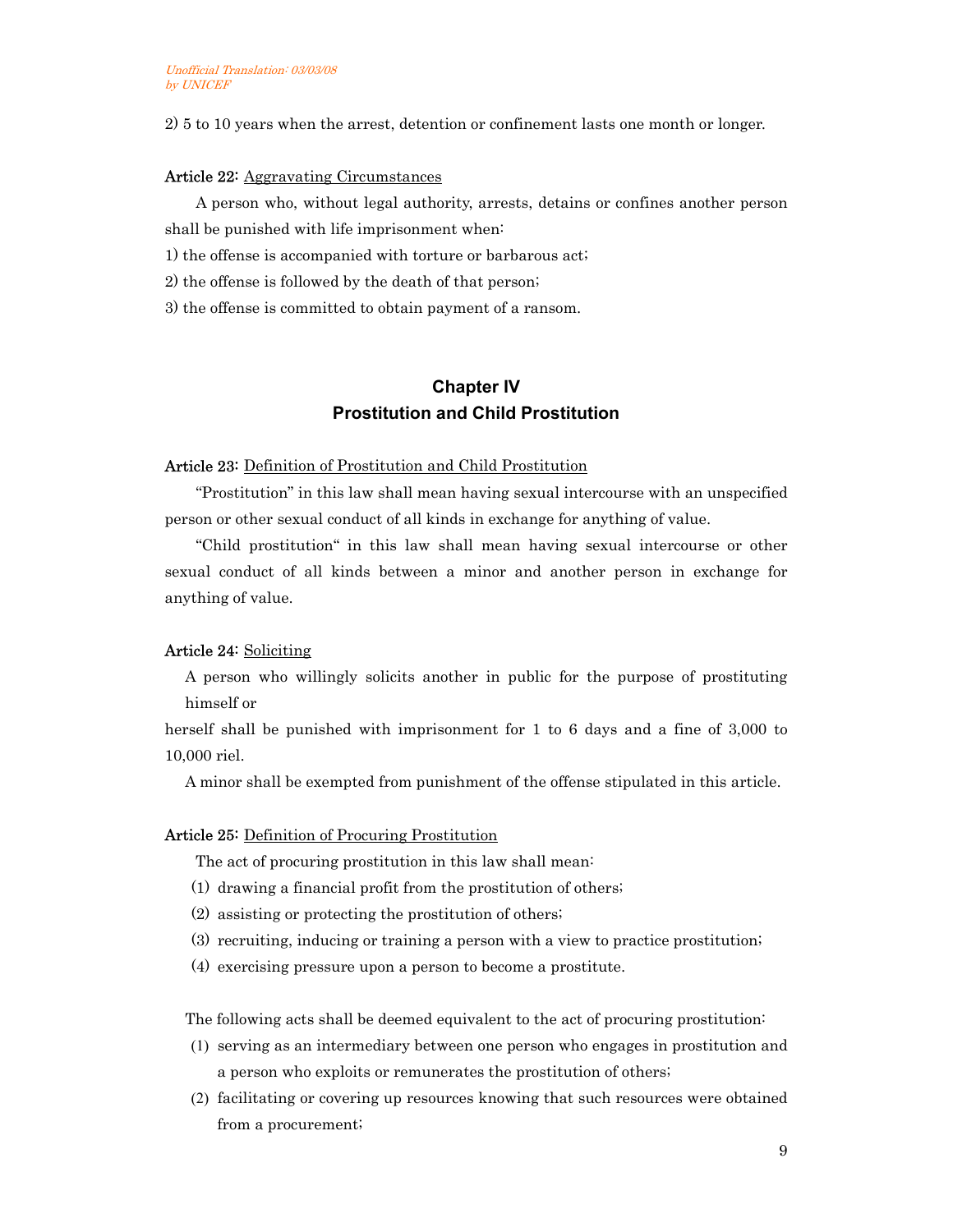(3) hindering the act of prevention, assistance or re-education undertaken either by a public agency or by a competent private organization for the benefit of persons engaging in prostitution or being in danger of prostitution.

#### Article 26: Procurement of Prostitution

A person who commits procurement of prostitution shall be punished with imprisonment for 2 to 5 years.

#### Article 27: Aggravated Procurement of Prostitution

A person who commits procurement of prostitution shall be punished with imprisonment for 5 to 10 years:

1). when it is committed by a male or female procurer or head of prostitution who is an ascendant, descendant, either legitimate or illegitimate, natural or adoptive, of the prostitute;

2). when it is committed by a male or female procurer or head of prostitution who abuses his or her authority over the prostitute;

3). when a male or female procurer or head of prostitution uses violence or coercion against the prostitute;

4). when the procurement of prostitution is committed by an organized group;

5). when the procurement of prostitution is committed by several persons.

#### Article 28: Procurement with regard to Child Prostitution

Procurement of prostitution shall be punished with imprisonment for 7 to 15 years when the prostitute is a minor.

The term "prostitution" in the relevant provisions of this Chapter shall be replaced with the term "child prostitution," when the offense set forth in Paragraph 1 of this article applies.

#### Article 29: Procurement of Prostitution by Torture

Procurement of prostitution shall be punished with 10 to 20 years when a male or female procurer or head of prostitution committed such offense by recourse to torture or barbarous act on the prostitute.

#### Article 30: Management of Prostitution

A person who, directly or through an intermediary, manages, exploits, operates or finances an establishment of prostitution shall be punished with imprisonment for 2 to 5 years.

#### Article 31: Management of Establishment for Prostitution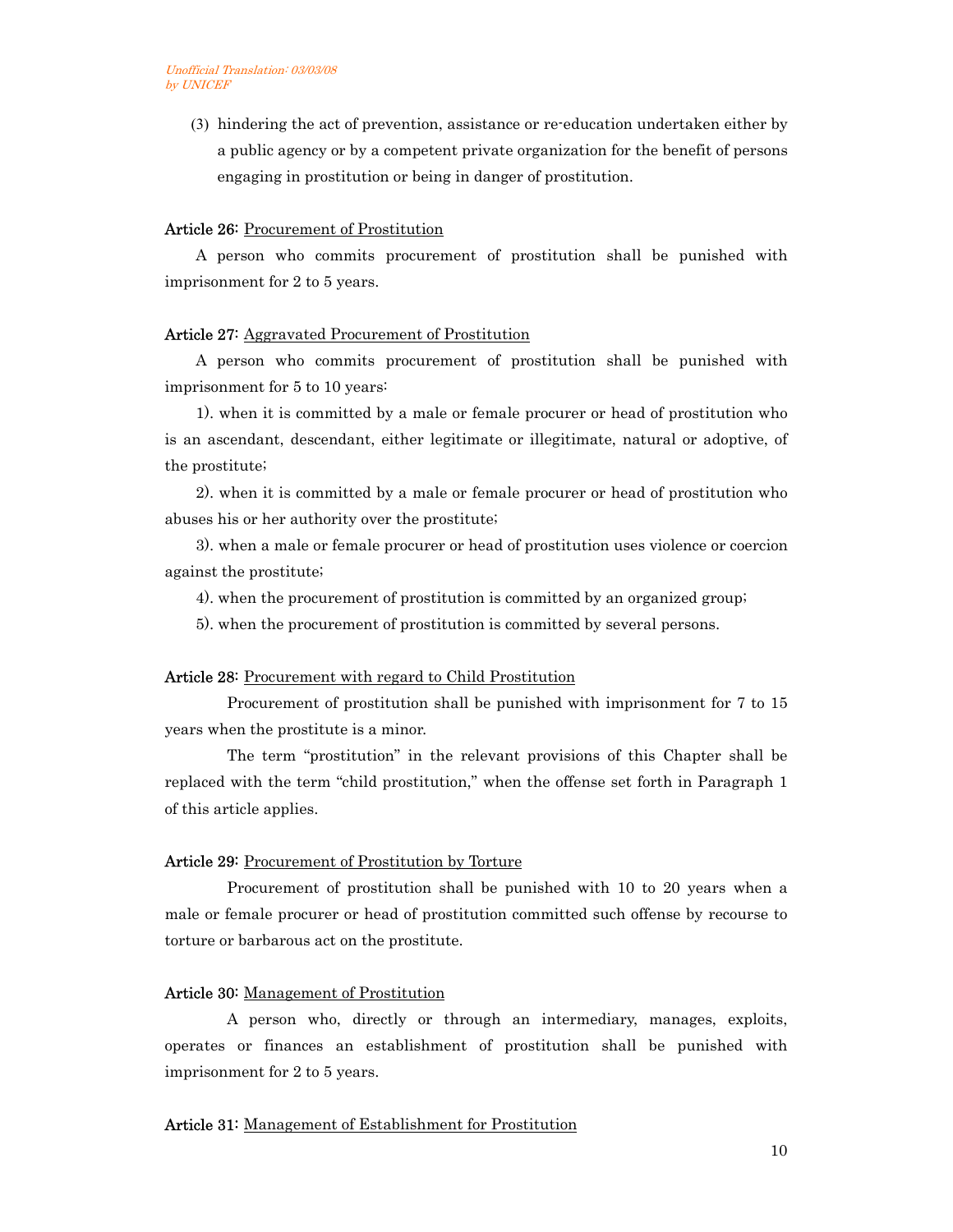Shall be punished with imprisonment for 2 to 5 years when a person accepts or tolerates that:

1). another person indulges in prostitution inside an establishment or its annexes; or 2). another person seeks clients with a view to do prostitution inside an establishment or its annexes.

#### Article 32: Provision of Premise for Prostitution

A person who sells or makes available to another person premises not utilized by the public, knowing that they will be used by such person to indulge in prostitution shall be punished with imprisonment for 2 to 5 years.

#### Article 33: Offense with regard to Child Prostitution

 A person who commits any of the offenses set forth in Articles 30, 31 and 32 of this law shall be punished with imprisonment for 7 to 15 years when the offense is committed with regard to child prostitution.

 When the offense set forth in Paragraph 1 of this article applies, the term "prostitution" in the relevant provisions of this Chapter shall be replaced with the term "child prostitution."

#### Article 34: Purchase of Child Prostitution

A person who has sexual intercourse or other sexual conduct of all kinds with a minor who is 15 years of age or above by providing, or promising to provide, anything of value to the minor, an intermediary, a parent, a guardian or any other person who keeps the child under his or her supervision or control shall be punished with imprisonment for 2 to 5 years.

Any person who commits the above stated offense with a minor under the age of 15 years shall be punished with imprisonment for 7 to 15 years.

#### Article 35: Soliciting for Child Prostitution

A person who solicits another for child prostitution, or advertises child prostitution, for the purpose of acting as intermediary of the child prostitution shall be punished with imprisonment for 2 to 5 years and fine of 4,000,000 to 10,000,000 riels.

A person who commits the above offense as business shall be punished with imprisonment for 5 to 10 years.

#### Article 36: Conditional Money Loan in connection with Child Prostitution

A person who provides another with money loan or anything of value on the condition that a minor engage in child prostitution business shall be punished with imprisonment for 5 to 10 years.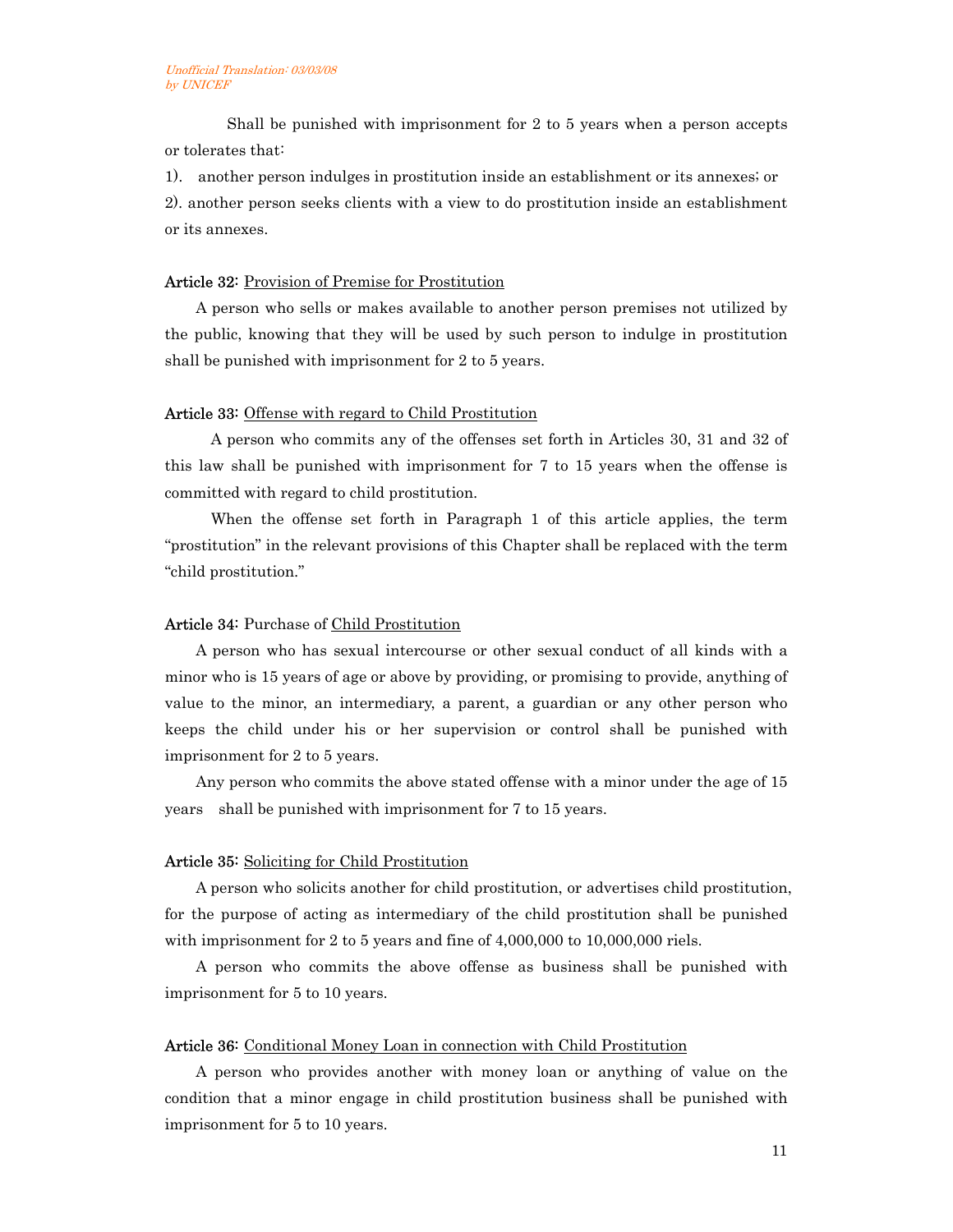A person who provides a minor with money loan or anything of value on the condition that the latter engage in child prostitution business shall be punished the same as set out in paragraph 1 of this article.

#### Article 37: Contract of Child Prostitution

A person who makes a contract with another in which a minor is obliged to engage in child prostitution business shall be punished with imprisonment for 5 years to 10 years.

A person who makes a contract with a minor in which the latter is obliged to engage in child prostitution business shall be punished the same as set out in paragraph 1 of this article.

## **Chapter 5 Pornography**

#### Article 38: Definition of Pornography

'Pornography' in this law shall mean a visible material such as a photograph or videotape, including a material in electronic form, depicting a genital or other similar pornography which excites or stimulates sexual desire.

#### Article 39: Pornography

.

A person who distributes, sells, leases, displays, project or presents in public place, a pornography shall be punished with imprisonment for 7 days to 1 month and a fine of 100,000 to 200,000 riels.

A person who possesses, transports, imports, or exports a pornography for the purpose of use in commission of the above offense shall be punished the same as in the above-stated paragraph 1.

A person who produces a pornography for the purpose of use in commission of any offense stipulated in the first and second paragraphs of this article shall be punished with imprisonment for 1 month to 1 year and a fine of 200,000 to 2,000,000 riels.

#### Article 40: Definition of Child Pornography

'Child pornography' in this law shall mean a visible material such as a photograph or videotape, including a material in electronic form, depicting a minor's naked figure which excites or stimulates sexual desire.

#### Article 41: Child Pornography

A person who distributes, sells, leases, displays, projects or presents in public place,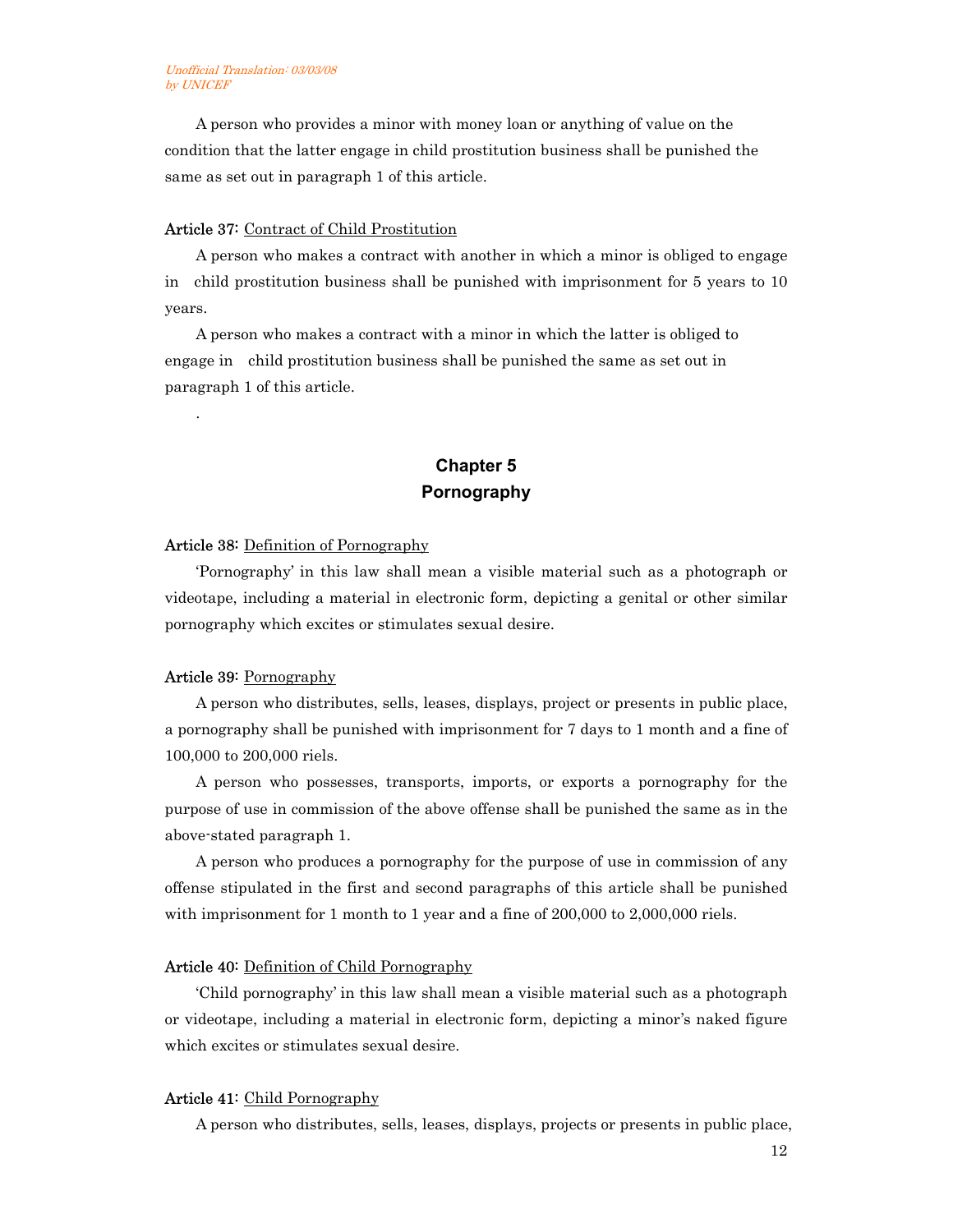a child pornography shall be punished with imprisonment for 2 to 5 years and a fine of 4,000,000 to 10,000,000 riels.

A person who possesses, transports, imports, or exports a child pornography for the purpose of use in commission of the offense stipulated in the above paragraph 1 shall be punished the same.

A person who produces a child pornography shall be punished with imprisonment for 5 to 10 years.

A person who produces a child pornography for the purpose of use in commission of any offense stipulated in the above-stated first and second paragraphs shall be punished with imprisonment for 10 to 20 years.

## **Chapter 6 Indecency against Minors under Fifteen Years**

#### Article 42: Sexual Intercourse with Minors under Fifteen Years

A person who has sexual intercourse with another person of the age of less than fifteen years shall be punished with imprisonment for 5 to 10 years.

#### Article 43: Indecent Act against Minors under Fifteen Years

'Indecent act' in this law shall mean an act of touching or exposing a genital or other sexual part of another, or of having another touch the actor's or a third person's genital or other sexual part, with the intent to stimulate or satisfy the actor's sexual desire.

A person who commits an indecent act against another person of the age of less than 15 years shall be punished with imprisonment for 1 to 3 years and a fine of 2,000,000 to 6,000,000 riels.

A person who repeatedly commits any offense stipulated in Article 42 or this article shall be punished with double the prison punishment.

#### Article 44: Exemption from Punishment

A person under the age of 15 years shall be exempted from punishment of the offenses stipulated in Articles 42 and 43 of this law.

## **Chapter 7 Civil Remedy**

## Article 45: Contract for the Act of Selling/Buying or Exchanging of Human Being and Sexual Exploitation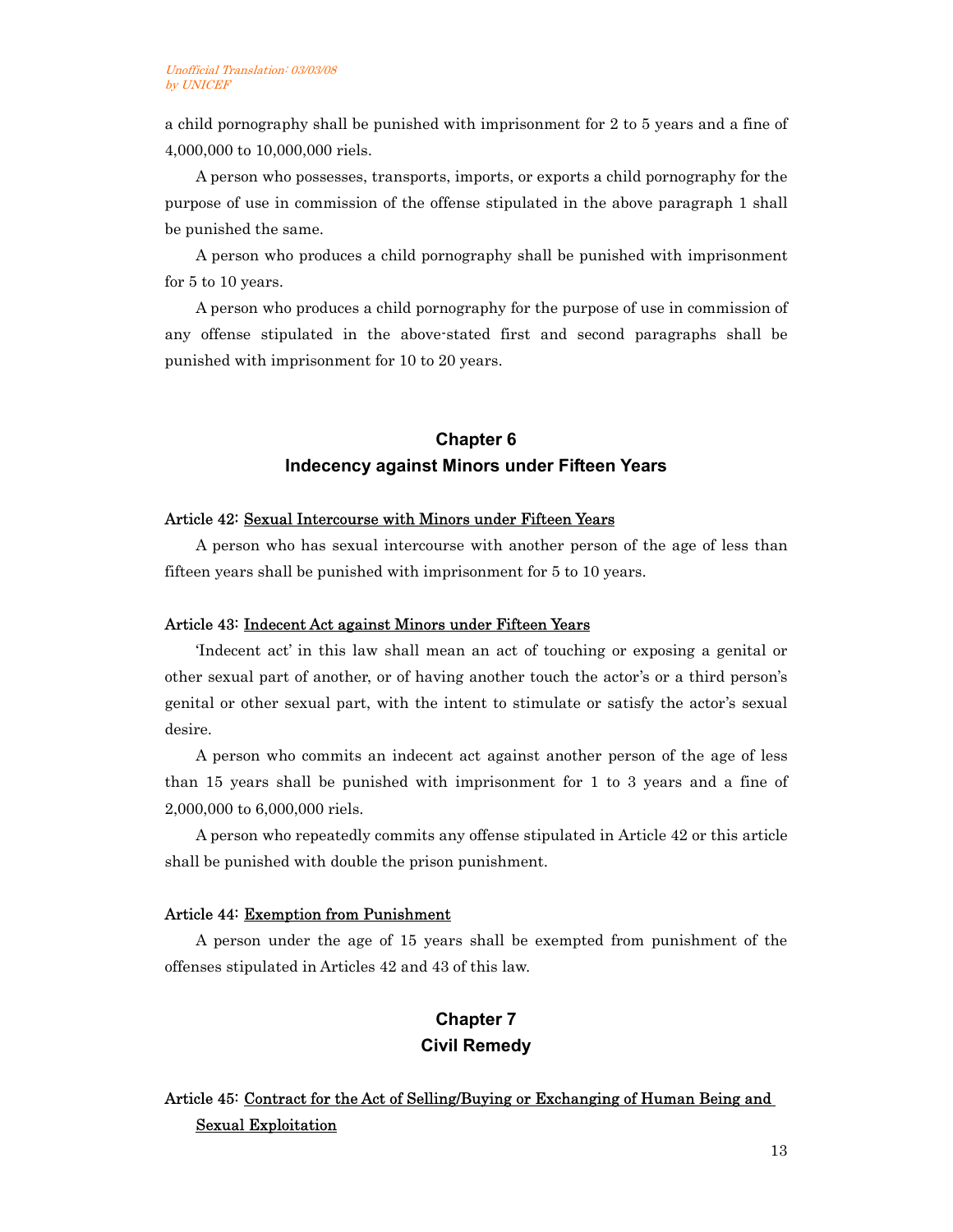A contract shall be null and void if it is made for the purpose of selling/buying or exchanging of human beings or sexual exploitation.

A loan contract shall be null and void if it is made in connection with the act of selling/buying or exchanging of human beings or sexual exploitation.

 'Act of Selling/Buying or Exchanging of Human Beings' or 'Sexual Exploitation' in this and the following articles shall mean any unlawful act concerning the offenses as stipulated in this law.

#### Article 46: Restitution of Unjust Enrichment

A person who obtains enrichment without a legal cause knowing that the enrichment has been obtained from the <u>act of selling/buying or exchanging of human</u> being or sexual exploitation shall be liable for restitution of the whole unjust enrichment along with accrued interests.

An aggrieved person (a person being exploited) may claim for damage in addition to the restitution of such unjust enrichment.

A person who has made a contract of loan or any other provision to another person for the purpose of committing the act of selling/buying or exchanging of human being or sexual exploitation may not claim for restitution of the provision.

#### Article 47: Preference to Confiscated Property

Victims shall have preference over property confiscated by the state for their compensation and restitution.

## **Chapter 8 Supplemental Provisions**

#### Article 48: Additional Penalties

For the offenses stipulated in this law, the following additional penalties may be imposed:

- 1- the confiscation of any equipments, materials or objects which have served, or been intended to serve, to commit the offense;
- 2- the confiscation of any materials which are constituent objects of the offenses;
- 3- the confiscation of the proceeds or the properties earned by or which resulted from the offense;
- 4- the closure of business which has served to commit the offense;
- 5- the restriction of civil rights; and
- 6- the ban on stay.

#### Article 49: Concealment of Identity of Victim

Newspapers and all other mass media shall be prohibited from publishing or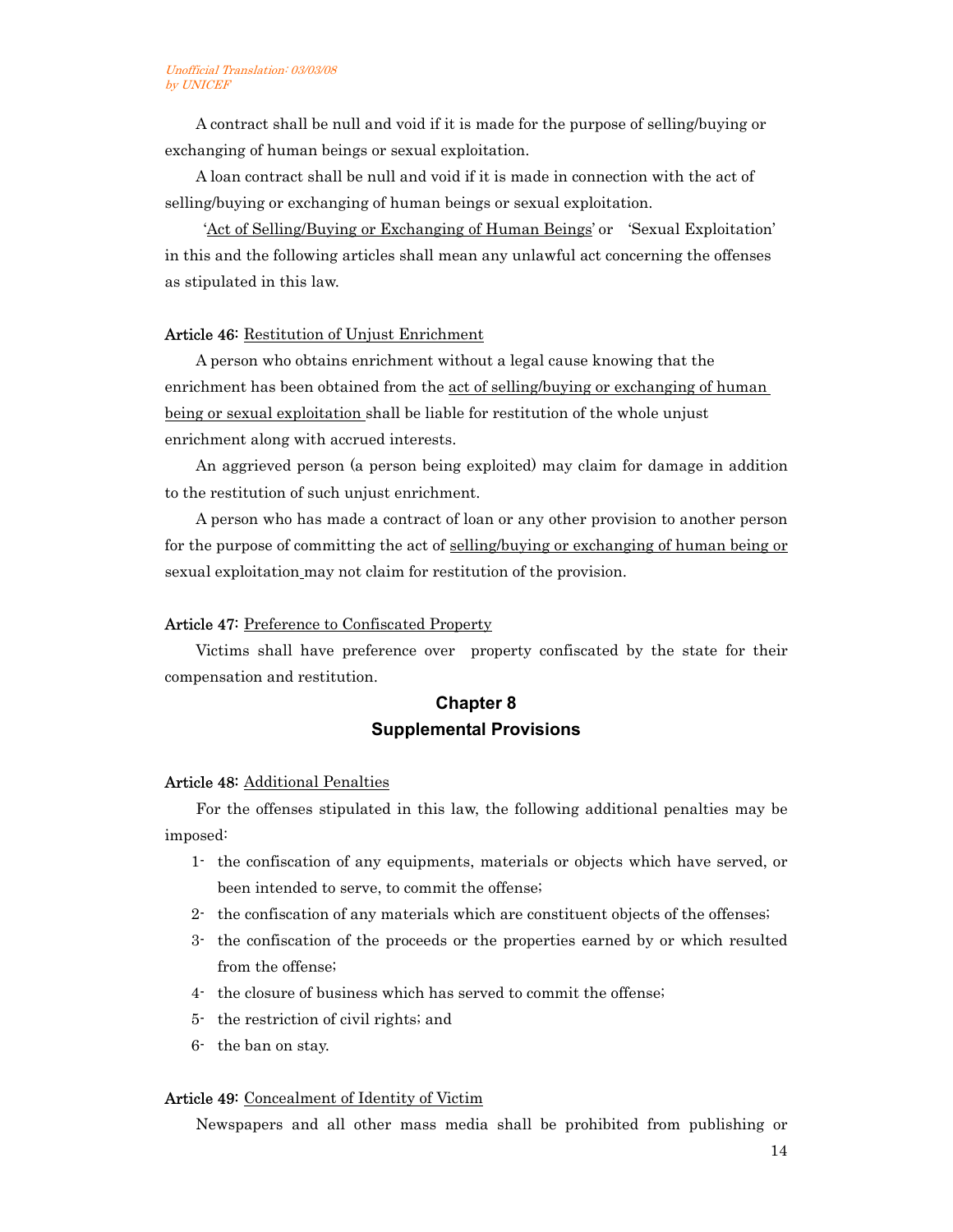broadcasting or disseminating any information which can lead to pubic knowledge of identities of victims in the offenses stipulated in this law.

## **Chapter 9 Final Provisions**

#### Article 50: Repeal of Law

The Law on Suppression of Kidnapping, Human Trafficking/Sale of Human Being and Exploitation of Human Being, which was promulgated by Royal Kram No:cs/rkm/0296/01 shall be repealed by this law.

This law shall prevail if a provision of any other law is in contradiction with the provisions of this law.

#### Article 51: Replacement by Penal Code

Article 2, article 3, article 4 and article 6 of this law shall be replaced with the relevant provisions in the Penal Code when the Penal Code comes into force.

#### Article 52: Enforcement of this law

This law shall be promulgated as urgent.

The Royal Pace, Phnom Penh 15 February 2008

#### Royal Signature and Stamp

Norodom Sihamoni

PRL. 0802.132 Having submitted to His Majesty the King for the Royal Signature

Prime Minister Signature Samdech Akaek Mohasenabatey Techo Hun Sen

> Having informed Samdech Akaek Mohasenabatey Techo Hun Sen, Prime Minister of the Kingdom of Cambodia

#### Minister of Justice Signature

Ang Vongvathana